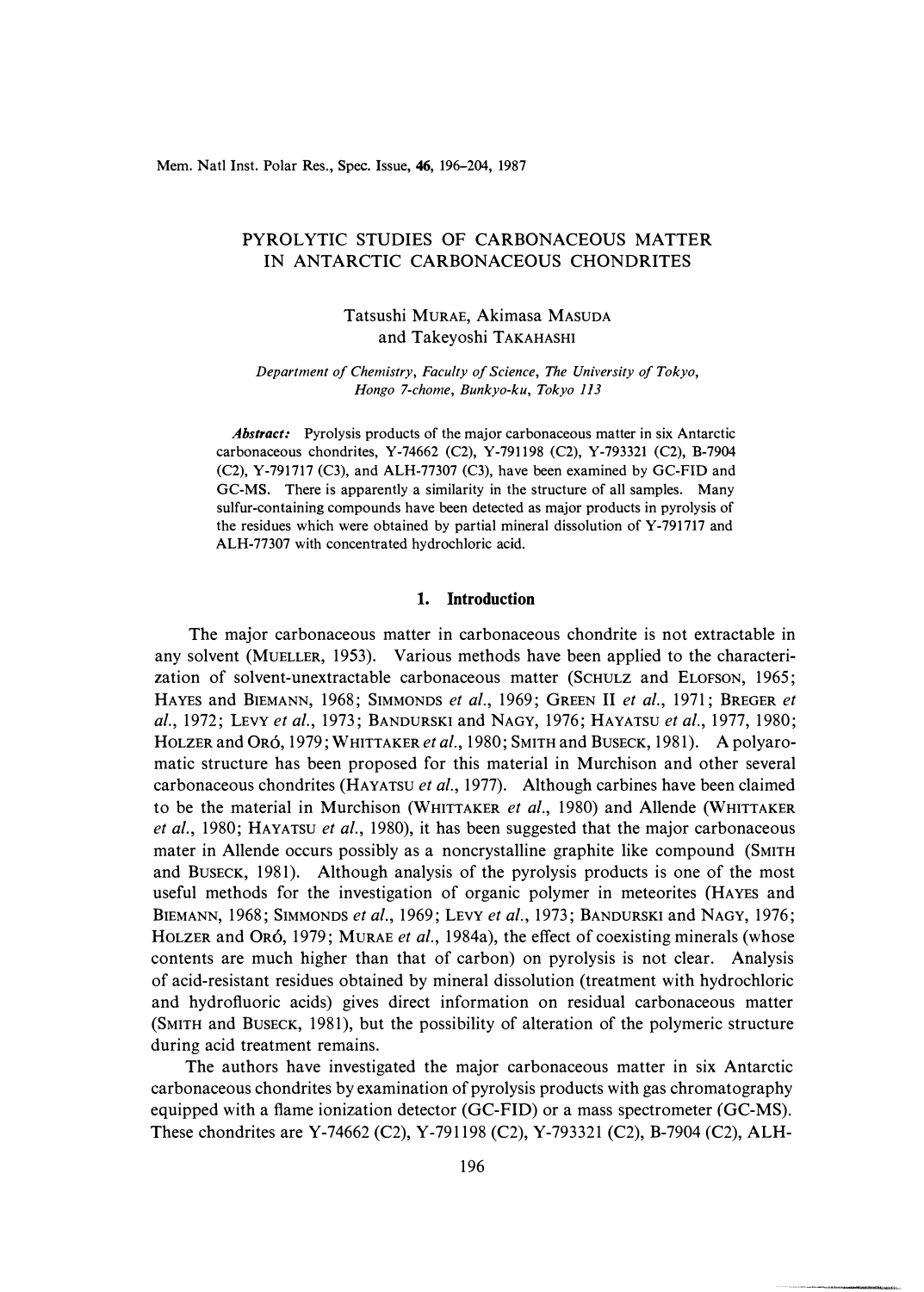77307 (C3), and Y-791717 (C3) (Y for Yamato, B for Belgica, and ALH for Allan Hills). Carbonaceous matter in the HCI-resistant residues from Y-791717 and ALH-77307 was also examined by the same method. The results are reported in this paper.

### **2. Sample Preparation and Experimental Apparatus**

Samples used in the present work were taken from small chips delivered from the meteorite curator of National Institute of Polar Research. After washing with *n*hexane, the chips were powdered (grain size:  $10-20 \mu m$ ) and the powder was used for pyrolytic studies. A part of the powdered sample of Y-74662 was extracted with benzene-methanol (2: 1) for 12 hrs using a Soxhlet extractor. Partial mineral dissolution of ALH-77307 (144 mg) and Y-791717 (152 mg) was carried out by treatment with cone. hydrochloric acid (12N: 2.5 *ml)* at room temperature for 3 days, followed by washing with distilled water, treatment again with cone. hydrochrolic acid (12N: 2.5 *ml)* at room temperature for one day, filtration using a glass filter, washing the residue with distilled water, and then drying under air stream. In the acid treatments 52 and 58% weight losses were observed for ALH-77307 and Y-791717, respectively.

The same instruments and conditions as those described previously (MURAE *et al.,* 1984a) were used for the present work (pyrolysis followed by analysis by GC-FID or GC-MS), although the GC column and oven temperature were different. An open tubular fused silica capillary column (25 m $\times$ 0.25 mm i.d.) coated with silicon OV-101 as stationary phase (film thickness:  $0.40 \mu m$ ) was used for GC-FID analysis. The rate of temperature increase was programed to be 4°C/min from 60 to 260°C after keeping the initial temperature for 16 min. An open tubular fused silica capillary column (25 m $\times$ 0.25 mm i.d.) chemically bonded with silicon OV-1 as stationary phase (film thickness:  $1.5 \mu m$ ) was used for GC-MS analysis, because it was confirmed that this column had the applicability to the same type of compounds with much better resolution (sharp peaks with high intensity) compared with that of the wall coated OV-101 column used for GC-FID analysis. Incremental increae in oven temperature at a rate of 4 °C/min from 60 to 230°C was started immediately after pyrolysis. The operation of an exhaust valve after pyrolysis, required in the previous study (MURAE *et al.,* 1984a) was not necessary when these capillary columns were used.

#### **3. Results and Discussion**

Extraction with organic solvents has been carried out for several carbonaceous chondrites to show the presence of organic monomers (reviewed by ANDERS *et al.,* 1973). No change in the components produced in pyrolysis of Y-74662 before and after solvent extraction showed that those components were yielded by thermal degradation of unextractable major carbonaceous matter. It was difficult to detect extractable organic monomers from the sample amount used for pyrolysis, because concentration of each monomer is known to be very low (PERING and PONNAMPERUMA, 1971).

Chromatograms of the components yielded in pyrolysis at 740°C of Y-791198, Y-74662, Y-793321, Y-791717, B-7904, and ALH-77307 are shown in Fig. I. The major products shown in Fig. 1 were identified by the comparison of the mass spectrum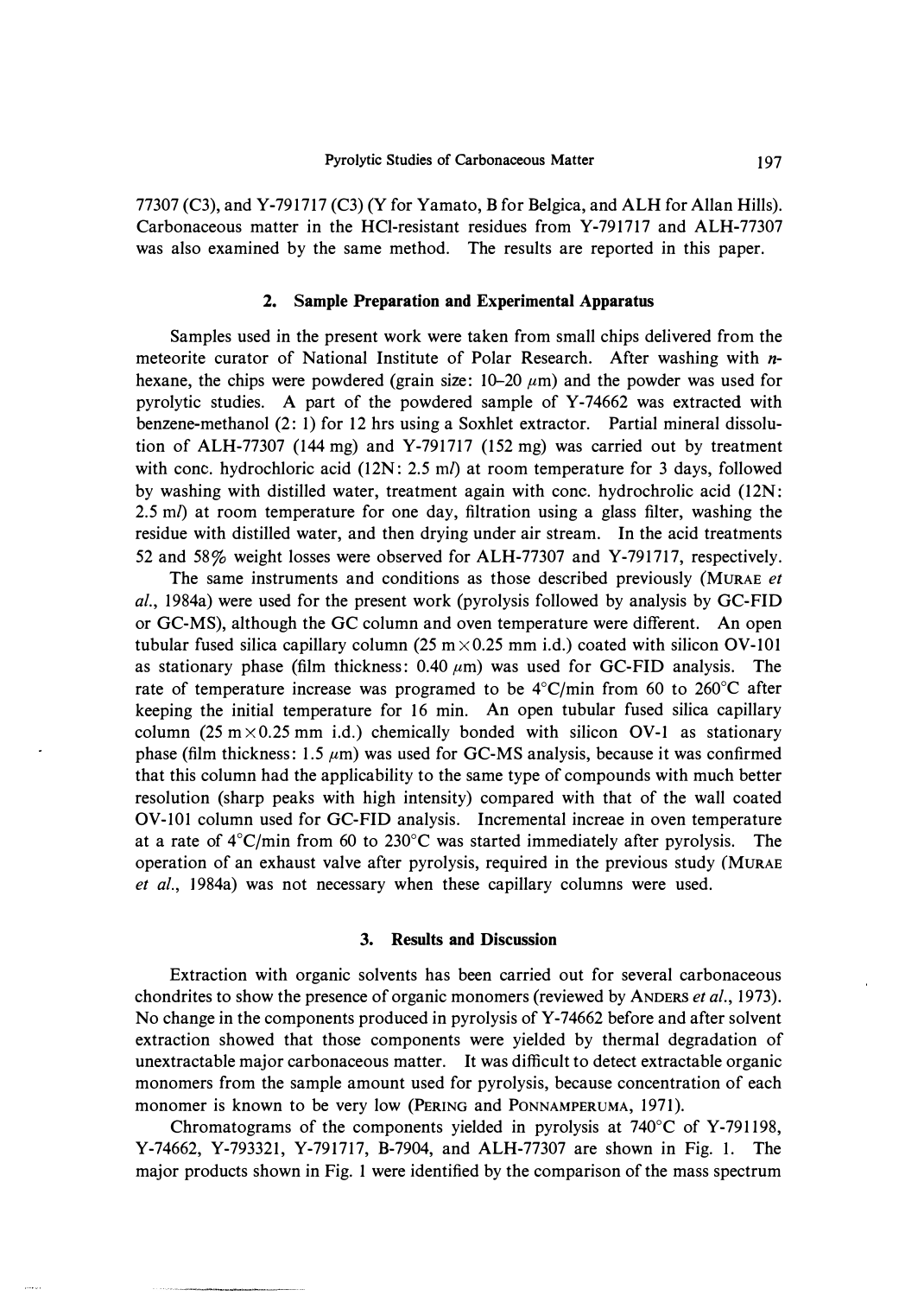

*Fig. 1. Gas chromatograms of the products yielded in pyrolysis at 740°C for 3 s using Curie point pyrolyser for A: Y-791198* (5 *mg), B: Y-74662 (3 mg), C: ALH-77307 (15 mg), D: B-7904 (15 mg), E: Y-791717 (16 mg), and F: Y-793321 (15 mg). Column: OV-101, 25 m x 0.25 mm i.d. Detector: FID, Attenuation: 1 for all chromatograms. Range: 16 for A, B, D, and F, and 8for* C *and E.* 

**and the retention time in gas chromatography with those of the authentic samples (tentative identification for acephenanthylene). A number of types of compounds are analyzable (ex. hydrocarbons, organic halides, organic sulfides, ethers, esters, ketones, alcohols, phenols, nitriles, amines) under the gas chromatographic conditions. Nevertheless, all of the major pyrolyzates are aromatic hydrocarbons** *(* **except benzothi**ophene). The intensities of the peaks of the pyrolyzates are low in the chromato**grams of ALH-77307, B-7904, Y-791717, and Y-793321 (C, D, E, and F in Fig. 1), but the same compounds are detected as the major products in the chromatograms of all samples. It has been shown by many examples that chromatographic patterns of pyrolysis products clearly reflect the structure of the organic polymer originally present (OKUMOTO and TAKEUCHI, 1972; TAKEUCHI and TSUGE, 1977; GLAJCH** *et al.,* **1979). The similarity in the chromatographic patterns (components and their relative in-**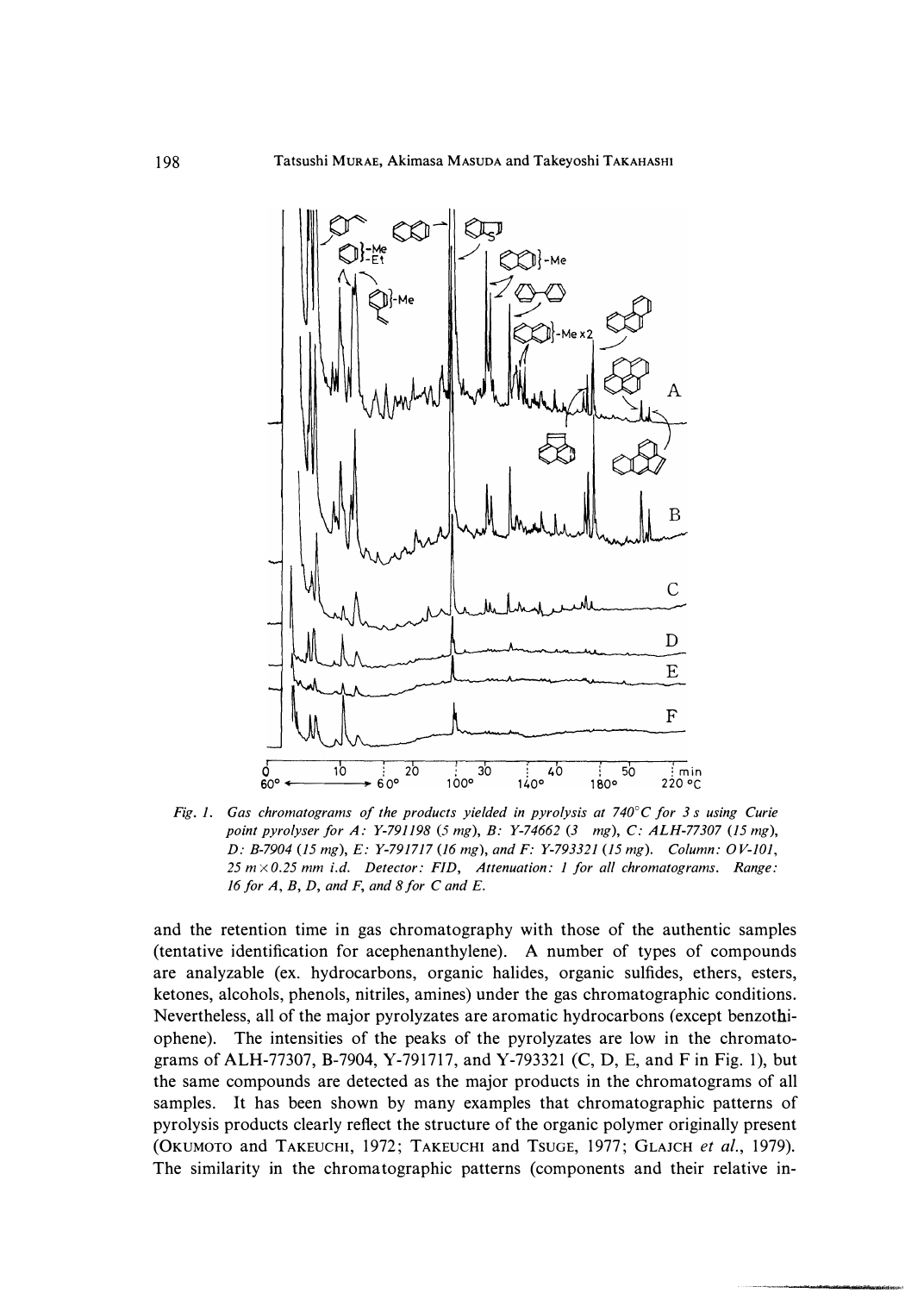tensities) of the pyrolysis products suggests the presence of the similar partial structure in the carbonaceous matter of these chondrites. The components indicate that the partial structure dose not contain hetero atoms (oxgen, nitrogen, etc.) except sulfur. Although highly nonvolatile compounds such as free carboxylic acids or amino acids cannot be detected under the analysis condition, the functional groups which yield such compounds are probably not present in the partial structure, because the oxygenor nitrogen-containing compounds were not found in the pyrolysis products. The carbon contents of these chondrites (Table 1 : determined by combution method using a CHN analyzer) did not agree with the amounts of pyrolysis products. Those differences are attributed to the differences of the number of the partial structures in the carbonaceous matter in the meteorites.

*Table 1. The carbon content and the ratio of the amount of naphthalene observed in pyrolysis to the amount of carbon contained in the sample used for the pyrolysis.* 

| Chondrite     | Class          | Carbon $(\%)$ | Ratio $(\%)$ |
|---------------|----------------|---------------|--------------|
| $Y - 74662$   | C2             | 1.89          | 0.11         |
| Y-791198      | C <sub>2</sub> | 2.17          | $0.1***$     |
| Y-793321      | C <sub>2</sub> | 1.77          | 0.003        |
| <b>B-7904</b> | C <sub>2</sub> | 0.96          | 0.014        |
| ALH-77307     | C <sub>3</sub> | 0.74          | 0.014        |
| ALH-77307     | $\ast$         | 1.17          |              |
| Y-791717      | C <sub>3</sub> | 0.12          | $0.02**$     |
| Y-791717      | $\star$        | 0.22          |              |

\* Treated with hydrochrolic acid.

\*\* Roughly estimated and not calibrated.

The similarity of the partial structure and the different number of the partial structures are explained by the whole structure which has been proposed by the authors for major carbonaceous matter in carbonaceous chondrites (MURAE *et al.,* 1984b). The proposed structure is characterized by a large network of polyaromatic compounds similar to that of graphite layer. This structure bears edge defects as shown by UBBELOHDE (1957) and then ZIMMER and **WHITE** (1976) (Fig. 2). The pyrolysis products are considered to be produced mainly by degradation of the edge defects which are constructed with thermally weaker bonds compared with those in the condensed aromatic network (OTANI and SANADA, 1980). Similarity among the chromatographic patterns of the pyrolysis products suggests that the structure of edge defects is the same for all carbonaceous chondrites investigated in this work. Difference of the chromatographic intensity of the pyrolysis products among the chondrites shows that the number of edge defects is different for the carbonaceous matter in each chondrites.

As shown in Fig. I naphthalene gives the most intense peak except very volatile components. The ratios of naphthalene yielded in pyrolysis to the amounts of carbon contained in the chondrites are shown in Table 1. The ratios are considered to reflect the number of edge defects in the carbonaceous matter. The ratio did not accord with the chemical and petrographycal classification. This fact suggests that the process of the formation of the carbonaceous matter may be independent of that of the parent body.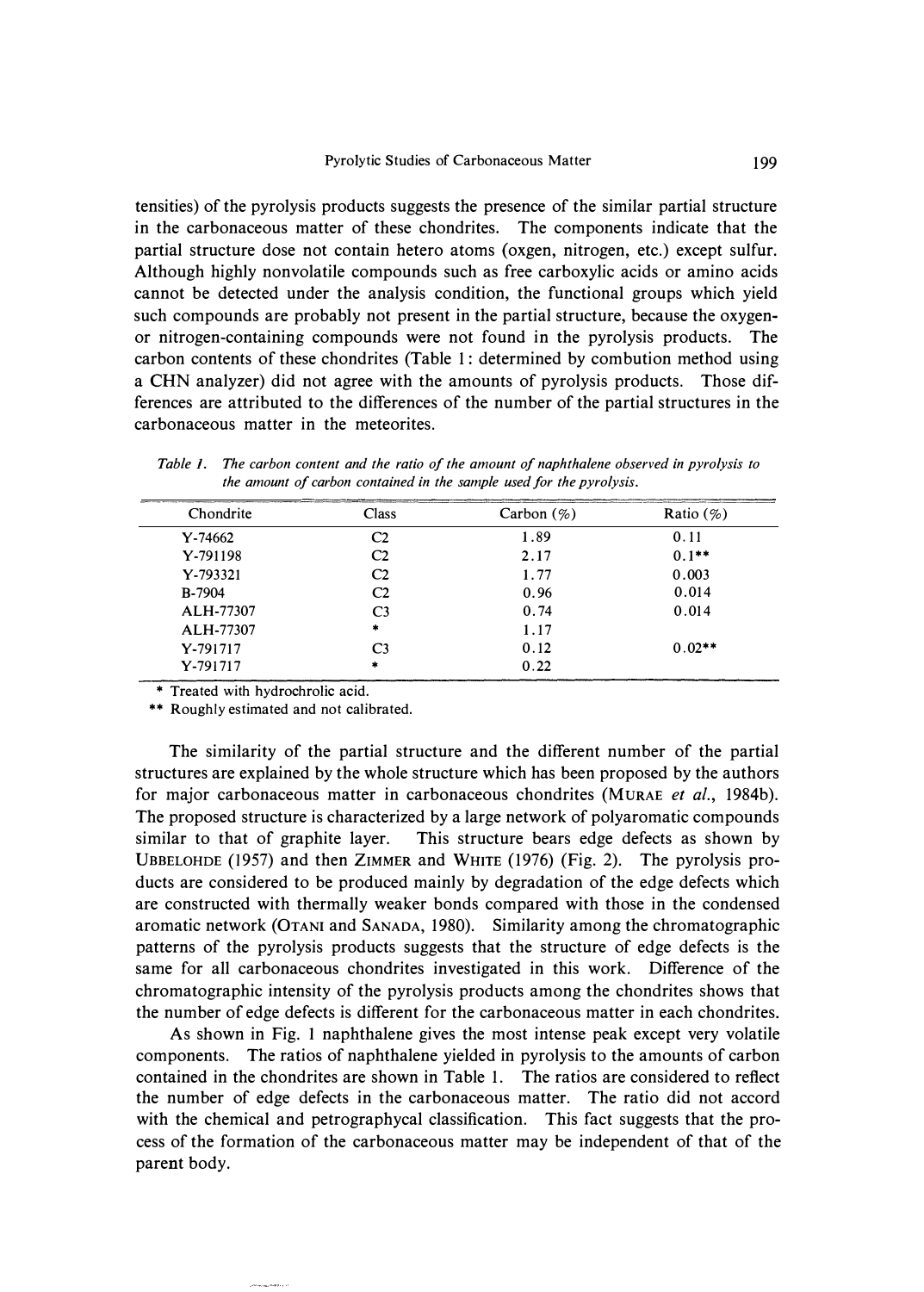

*Fig. 2. Molecular model shown by ZIMMER and WHITE (1976) for the molecule constructing carbonaceous mesophase.* 

**Mineral dissolution by treatments with hydrochloric and hydrofluoric acids has been carried out to recover solvent-unextractable carbonaceous matter in carbonaceous chondrites (ex. BAUMAN** *et al.,* **1973; WHITTAKER** *et al. ,* **1980; HAYATSU** *et al. ,* **198 0; SMITH and BUSECK, 198 1). Some changes in the structure of the carbonaceous matter may have been caused by the acid treatment. Since the edge defects in the proposed structure are reactive positions, in the treatment with hydrochloric acid halogenation and/or oxidation reactions may occur at such positions. When the minerals in the meteorites were dissolved with hydrochrolic acid, the reactions may be accelerated after the formation of FeC1<sup>3</sup> , AIC1<sup>3</sup> , etc. as catalysts.** 

**Pyrolytic studies are considered to give useful information on alteration of the structure of carbonaceous matter by mineral dissolution of carbonaceous chondrite. Figure 3 shows pyrograms at 740**°**C for the samples of Y-791717 and ALH-77307 before and after treatment with hydrochloric acid. The carbon content of the residues after the hydrochloric acid treatments was approximately twice that of untreated samples (Table 1). The chromatographic intensities of the components yielded in pyrolysis of the residues after the hydrochloric acid treatment are higher than those of the untreated samples on the basis of carbon contents. Two explanations are possible for the increase in chromatographic intensities of the pyrolysis products from acidresistant residue. One is that there is an increase in the number of edge defects in the carbonaceous matter by the treatment with the acid. A second possibility is an increase of chemical species by the mineral dissolution. These chemical species might aid the formation of pyrolysis products in reactions with the radicals produced on thermal fragmentation of the carbonaceous matter.** 

**The pyrolysis products of the acid-treated samples were examined by mass chromatography using all ions from** *m/z* **50 to** *m/z* **250 (ex. Fig. 4). A number of organic**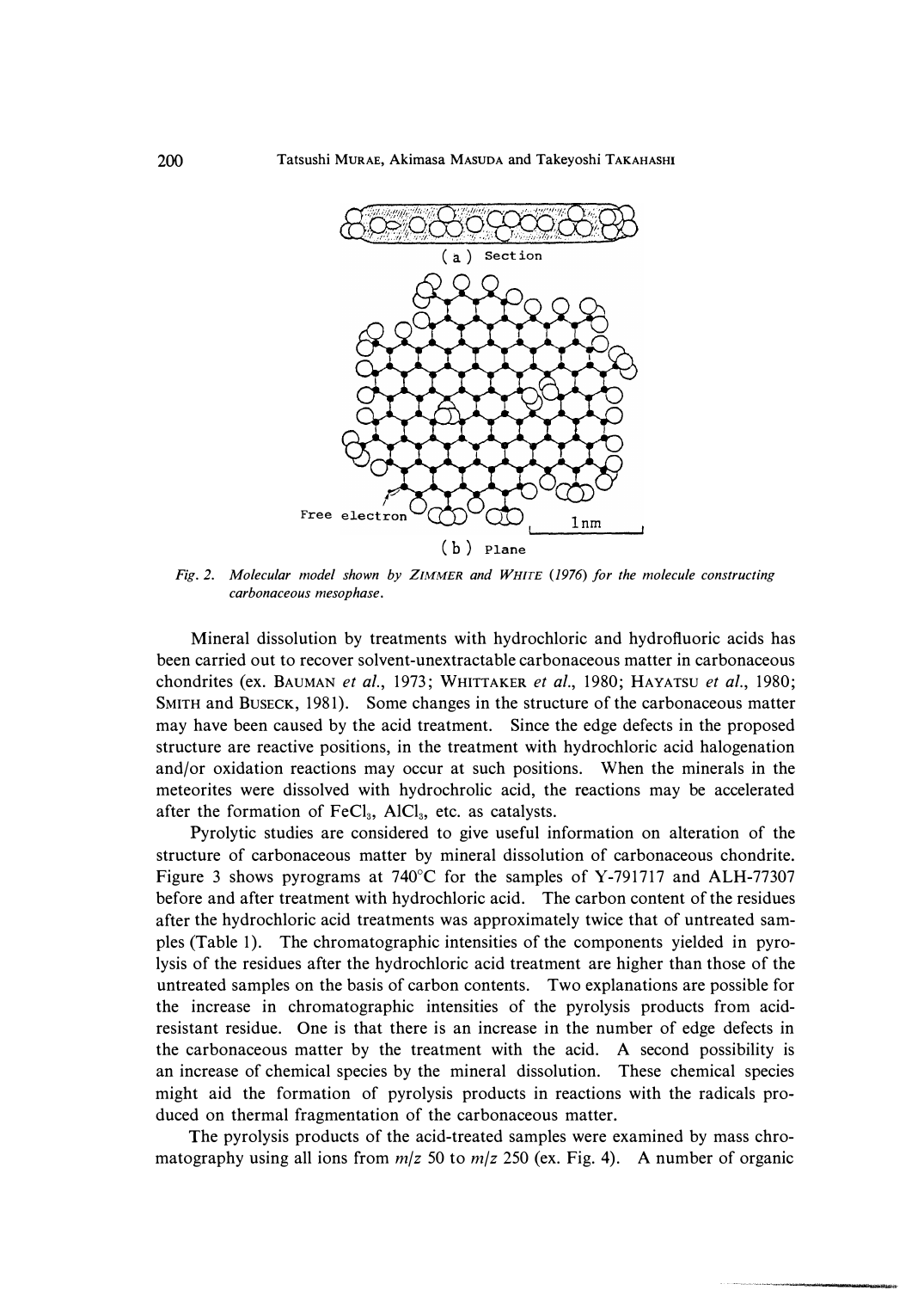

*Fig. 3. Gas chromatograms of the products in pyrolysis for A: Y-791717 (9 mg) (after the acid treatment*), B: Y-791717 (16 mg) (before the treatment), C: ALH-77307 (7 mg) (after the *acid treatment), and D: ALH-77307 (15 mg) (before the treatment). Range: 8 for all chromatograms. Other conditions are the same as those in Fig. I.* 

sulfur compounds were observed with significant intensities in the pyrolysis products (Fig. 3). These sulfides (except thiophen and benzothiophen) did not give intense peaks in the pyrograms of acid-untreated samples. This fact indicates two possibilities which may have occurred during treatment of the carbonaceous chondrite with hydrochloric acid : sulfenylation of the carbonaceous matter and an increase in the amount of reagents (or catalysts) concerned with the formation of sulfur-containing compounds during pyrolysis. There was no indication of the occurrence of chlorined compounds. Removal of free sulfur to obtain more exact information by pyrolysis is under way.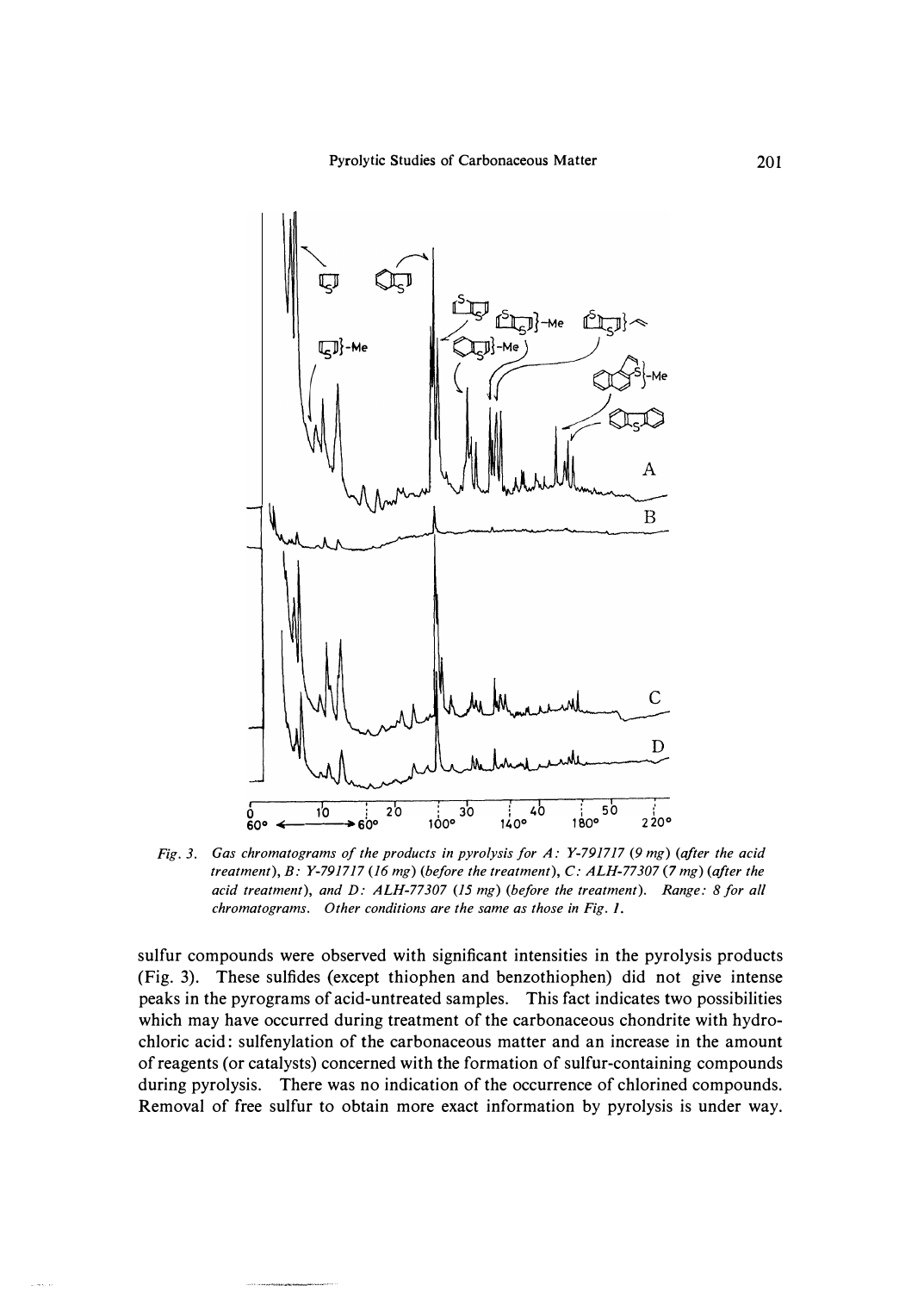

*Fig. 4. Mass chromatograms of the products in pyrolysis at 740°C for the partially mineral dissolved Y-791717 (20 mg) and tentative identification of the components. Scan interval: 6 s. Ionization voltage: 70 V. Column: silicon OV-1 chemically bonded fused silica capillary* (25  $m \times 0.25$  *mm i.d.*). Oven temp.: 60–230<sup>°</sup>*C* at 4<sup>°</sup>*C*/*min.* 

## **4. Summary**

**Similarity of the pyrolysis products from all of the carbonaceous chondrites shows the presence of the common partial structures in the carbonaceous matter. This suggests that the carbonaceous matter in all of the chondrites was probably synthesized by similar processes. Difference of the amount of the pyrolysis products indicates the difference of the number of the partial structures (edge defects). Three explanations are possible for the difference: i) the numbers of the edge defects in the same molecule are different among the chondrites, ii) degrees of incorporation of the same structure molecules are different among the chondrites, or iii) different molecules having similar partial structures are incorporated in the same chondrite. A number of sulfur-containing compounds were found in the pyrolysis products of the acid-resistant residuces. They were probably formed by trapping of the radicals yielded in the**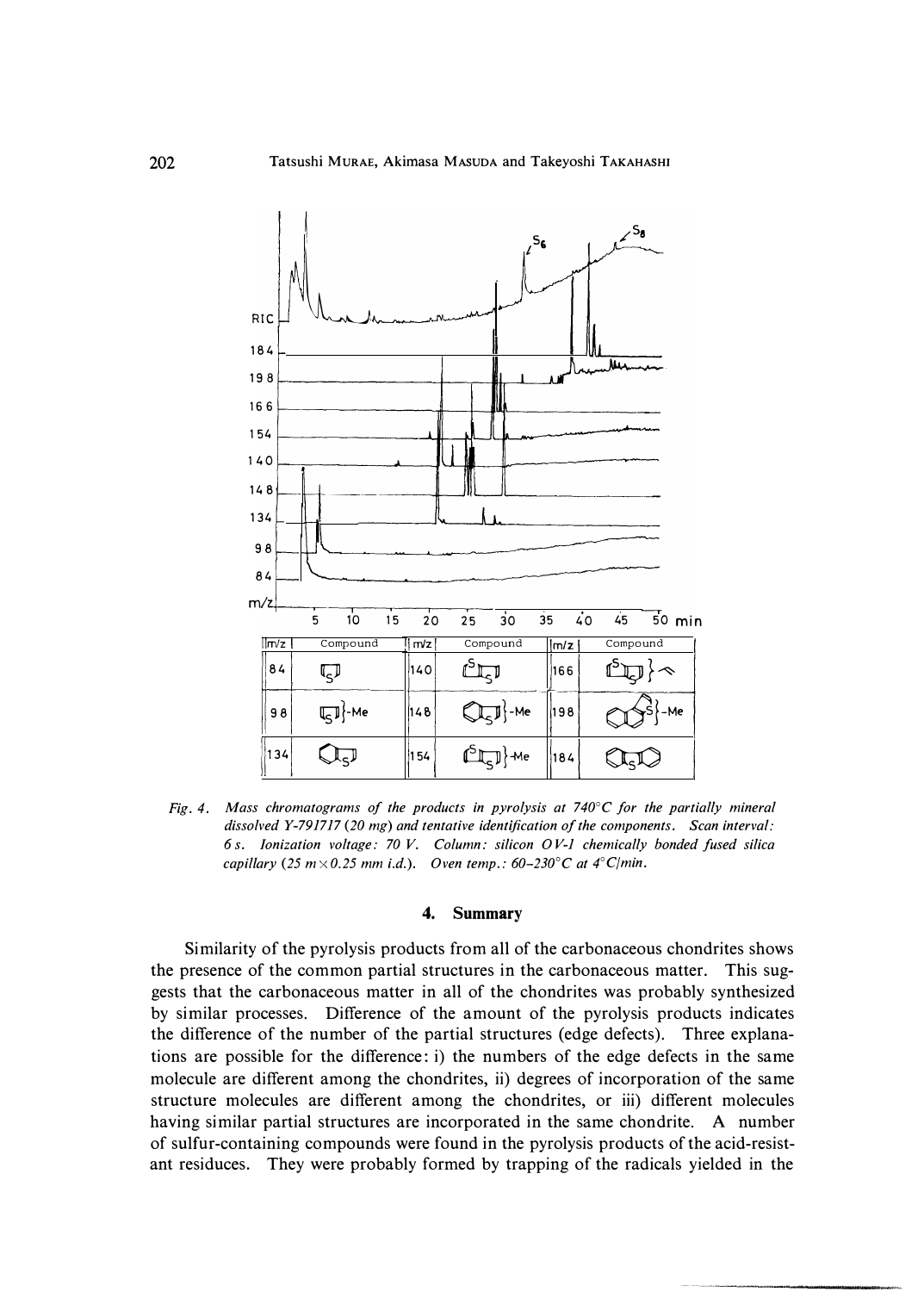thermal degradation of the carbonaceous matter with free sulfur which was given in the acid treatment. The pyrolytic nature of the carbonaceous matter did not accord with the chemical and petrographical classification of the chondrites. This probably suggests that the carbonaceous matter has been synthesized before the incorporation into the parent body.

#### **References**

- A NDERS, E., HAYATSU, **R.** and STUDIER, **M. H.** (1973): Organic components in meteorites. Science , **182,** 781-790.
- BANDURSKI, E. L. and NAGY, B. (1976): The polymer-like organic material in the Orgueil meteorite. Geochim. Cosmochim. Acta, **40,** 1397-1406.
- BAUMAN, A. J., DEVANEY, J. R. and BOLLIN, E. M. (1973): Allende meteorite carbonaceous phase; Intractable nature and scanning electron morphology. Nature, 241, 264-267.
- BREGER, I. A., Zueovic, P., CHANDLER, J. C. and CLARKE, jun., **R. S.** (1972): Occurrence and significance of formaldehyde in the Allende carbon aceous chondrite. Nature, **236,** 155-158.
- GLAJCH, J. L., LUBKOWITZ, J. A. and ROGERS, L. B. (1979): Pyrolysis gas chromatography a pplied to coal tar and petroleum pitches. J. Chromatogr., **168,** 355-364.
- GREEN, II, H. W., RADCLIFFE, S. V. and HEUER, A. H. (1971): Allende meteorite; A high-voltage e lectron petrogra phic study. Science, **172,** 936-939.
- HAYATSU, R., MATSUOKA, S., SCOTT, R. G., STUDIER, M. H. and ANDERS, E. (1977): Origin of organic matter in the early solar system-VII. The organic polymer in carbonaceous chondrites. Geochim. Cosmochim. Acta, **41,** 1325-13 39.
- HAYATSU, R., SCOTT, R. G., STUDIER, M. H., LEWIS, R. S. and ANDERS, E. (1980): Carbines in meteorites; Detection, low-temperature origin, and implications for interstellar molecules. Science, **209,** 1515-1518.
- HAYES, J. M. and BIEMANN, K. (1968): High resolution mass spectrometric investigations of the organic constituents of the Murray and Holbrook chondrites. Geochim. Cosmochim. Acta, **32,** 239-267.
- HOLZER, G. and ORÓ, J. (1979): The organic composition of the Allan Hills carbonaceous chondrite (77306) as determined by pyrolysis-gas chromatography -mass spectrometry and other methods. J. Mol. Evol., 13, 265-270.
- LEVY, R. M., GRAYSON, M. A. and WOLF, J. W.  $(1973)$ : The organic analysis of the Murchison meteorite. Geochim. Cosmochim. Acta, 37, 467-483.
- MUELLER, G. (1953): The properties and theory of genesis of the carbonaceous complex within the Cold Bokevelt meteorite. Geochim. Cosmochim. Acta, **4,** 1-10.
- MuRAE, T., MASUDA, A. and TAKAHASHI, T. (1984a): Pyrolytic studies of organic components in Antarctic carbon aceous chondrites Y-74662 and ALH-77307. Mem. Natl Inst. Polar Res., Spec. Issue, **35,** 250-256.
- MuRAE, T., MASUDA, A. and TAKAHASHI, T. (1984b): Organic components in A llende, Yamato 74662, and Allan Hills-77307 carbonaceous chondrites. The 1984 International Chemical Congress of Pacific Basin Societies (Honolulu), Abstract, 07M02.
- OKUMOTO, T. and TAKEUCHI, T. (1972): Netsubunkai gasu kuromatogurafi ni yoru kôbunshi busshitsu no jinsoku bunseki (Rapid characterization of polymeric materials by pyrolysis-gas chromatogra phy). Nippon Kagaku Kaishi, **1972,** 71-78.
- OTANI, S. and SANADA, Y. (1980): Tansoka Kôgaku no Kiso (Introduction to Carbonization Engineering). Tokyo, Ohmsha, 257 p.
- PERING, K. L. and PONNAMPERUMA, C. (1971): Aromatic hydrocarbons in the Murchison meteorite. Scien ce, **173,** 237-239.
- SCHULZ, K. F. and ELOFSON, R. M. (1965): Electron spin resonance studies of organic matter in the Orgueil meteorite. Geochim. Cosmochim. Acta, **29,** 157-160.
- SIMMONDS, P. G., BAUMAN, A. J., BOLLIN, E. M., GELPI, E. and Oró, J. (1969): The unextractable